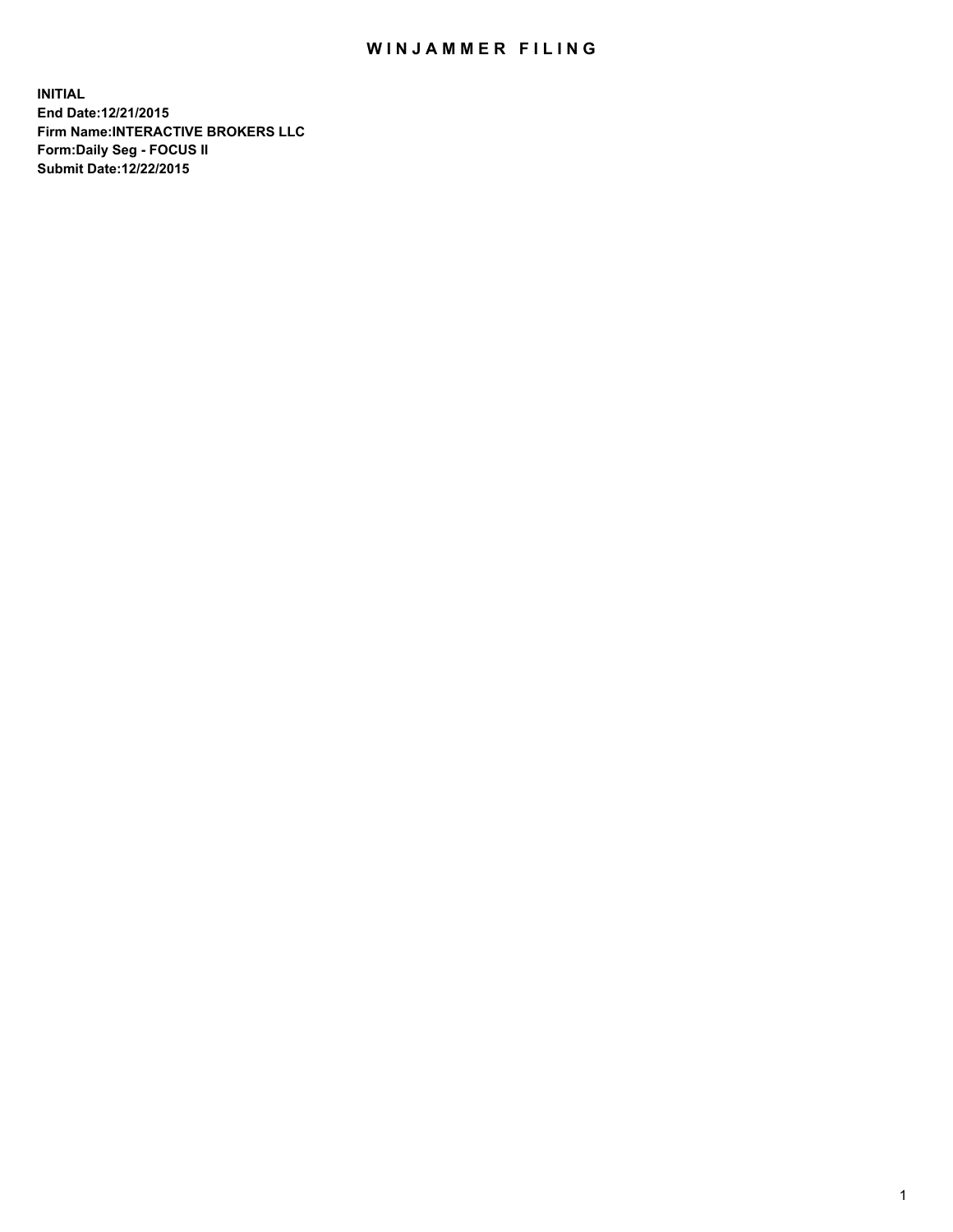## **INITIAL End Date:12/21/2015 Firm Name:INTERACTIVE BROKERS LLC Form:Daily Seg - FOCUS II Submit Date:12/22/2015 Daily Segregation - Cover Page**

| Name of Company<br><b>Contact Name</b><br><b>Contact Phone Number</b><br><b>Contact Email Address</b>                                                                                                                                                                                                                          | <b>INTERACTIVE BROKERS LLC</b><br><b>Alex Parker</b><br>203-618-7738<br>aparker@interactivebrokers.com |
|--------------------------------------------------------------------------------------------------------------------------------------------------------------------------------------------------------------------------------------------------------------------------------------------------------------------------------|--------------------------------------------------------------------------------------------------------|
| FCM's Customer Segregated Funds Residual Interest Target (choose one):<br>a. Minimum dollar amount: ; or<br>b. Minimum percentage of customer segregated funds required:% ; or<br>c. Dollar amount range between: and; or<br>d. Percentage range of customer segregated funds required between:% and%.                         | <u>0</u><br><u>155,000,000 245,000,000</u><br>00                                                       |
| FCM's Customer Secured Amount Funds Residual Interest Target (choose one):<br>a. Minimum dollar amount: ; or<br>b. Minimum percentage of customer secured funds required:%; or<br>c. Dollar amount range between: and; or<br>d. Percentage range of customer secured funds required between: % and %.                          | <u>0</u><br>80,000,000 120,000,000<br>0 <sub>0</sub>                                                   |
| FCM's Cleared Swaps Customer Collateral Residual Interest Target (choose one):<br>a. Minimum dollar amount: ; or<br>b. Minimum percentage of cleared swaps customer collateral required:% ; or<br>c. Dollar amount range between: and; or<br>d. Percentage range of cleared swaps customer collateral required between:% and%. | <u>0</u><br>0 <sub>0</sub><br><u>0 0</u>                                                               |

Attach supporting documents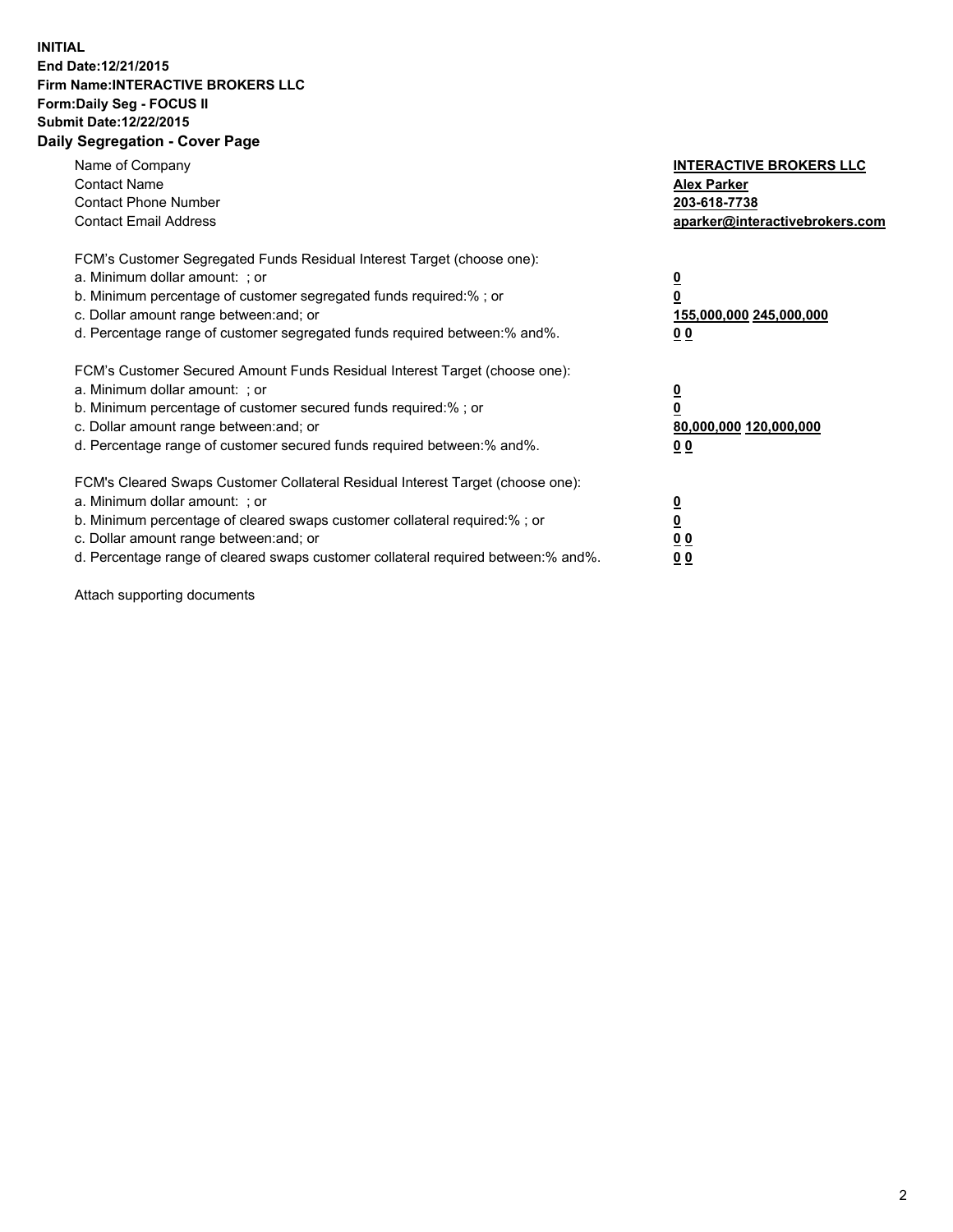## **INITIAL End Date:12/21/2015 Firm Name:INTERACTIVE BROKERS LLC Form:Daily Seg - FOCUS II Submit Date:12/22/2015 Daily Segregation - Secured Amounts**

|     | Dany Ocgregation - Oceanea Amounts                                                                         |                                  |
|-----|------------------------------------------------------------------------------------------------------------|----------------------------------|
|     | Foreign Futures and Foreign Options Secured Amounts                                                        |                                  |
|     | Amount required to be set aside pursuant to law, rule or regulation of a foreign                           | $0$ [7305]                       |
|     | government or a rule of a self-regulatory organization authorized thereunder                               |                                  |
| 1.  | Net ledger balance - Foreign Futures and Foreign Option Trading - All Customers                            |                                  |
|     | A. Cash                                                                                                    | 336, 164, 478 [7315]             |
|     | B. Securities (at market)                                                                                  | 0 [7317]                         |
| 2.  | Net unrealized profit (loss) in open futures contracts traded on a foreign board of trade                  | 1,225,791 [7325]                 |
| 3.  | Exchange traded options                                                                                    |                                  |
|     | a. Market value of open option contracts purchased on a foreign board of trade                             | 27,713 [7335]                    |
|     | b. Market value of open contracts granted (sold) on a foreign board of trade                               | -22,031 [7337]                   |
| 4.  | Net equity (deficit) (add lines 1.2. and 3.)                                                               | 337,395,951 [7345]               |
| 5.  | Account liquidating to a deficit and account with a debit balances - gross amount                          | 61,641 [7351]                    |
|     | Less: amount offset by customer owned securities                                                           | 0 [7352] 61,641 [7354]           |
| 6.  | Amount required to be set aside as the secured amount - Net Liquidating Equity                             | 337,457,592 [7355]               |
|     | Method (add lines 4 and 5)                                                                                 |                                  |
| 7.  | Greater of amount required to be set aside pursuant to foreign jurisdiction (above) or line                | 337,457,592 [7360]               |
|     | 6.                                                                                                         |                                  |
|     | FUNDS DEPOSITED IN SEPARATE REGULATION 30.7 ACCOUNTS                                                       |                                  |
| 1.  | Cash in banks                                                                                              |                                  |
|     | A. Banks located in the United States                                                                      | 149 <sub>[7500]</sub>            |
|     | B. Other banks qualified under Regulation 30.7                                                             | 0 [7520] 149 [7530]              |
| 2.  | Securities                                                                                                 |                                  |
|     | A. In safekeeping with banks located in the United States                                                  | 369,904,470 [7540]               |
|     | B. In safekeeping with other banks qualified under Regulation 30.7                                         | 0 [7560] 369,904,470 [7570]      |
| 3.  | Equities with registered futures commission merchants                                                      |                                  |
|     | A. Cash                                                                                                    | $0$ [7580]                       |
|     | <b>B.</b> Securities                                                                                       | $0$ [7590]                       |
|     | C. Unrealized gain (loss) on open futures contracts                                                        | $0$ [7600]                       |
|     | D. Value of long option contracts                                                                          | $0$ [7610]                       |
|     | E. Value of short option contracts                                                                         | 0 [7615] 0 [7620]                |
| 4.  | Amounts held by clearing organizations of foreign boards of trade                                          |                                  |
|     | A. Cash                                                                                                    | $0$ [7640]                       |
|     | <b>B.</b> Securities                                                                                       | $0$ [7650]                       |
|     | C. Amount due to (from) clearing organization - daily variation                                            | $0$ [7660]                       |
|     | D. Value of long option contracts                                                                          | $0$ [7670]                       |
|     | E. Value of short option contracts                                                                         | 0 [7675] 0 [7680]                |
| 5.  | Amounts held by members of foreign boards of trade                                                         |                                  |
|     | A. Cash                                                                                                    | 94,360,417 [7700]                |
|     | <b>B.</b> Securities                                                                                       | $0$ [7710]                       |
|     | C. Unrealized gain (loss) on open futures contracts                                                        | 3,851,010 [7720]                 |
|     | D. Value of long option contracts                                                                          | 27,720 [7730]                    |
|     | E. Value of short option contracts                                                                         | -22,031 [7735] 98,217,116 [7740] |
| 6.  | Amounts with other depositories designated by a foreign board of trade                                     | 0 [7760]                         |
| 7.  | Segregated funds on hand                                                                                   | $0$ [7765]                       |
| 8.  | Total funds in separate section 30.7 accounts                                                              | 468,121,735 [7770]               |
| 9.  | Excess (deficiency) Set Aside for Secured Amount (subtract line 7 Secured Statement<br>Page 1 from Line 8) | 130,664,143 [7380]               |
| 10. | Management Target Amount for Excess funds in separate section 30.7 accounts                                | 80,000,000 [7780]                |
| 11. | Excess (deficiency) funds in separate 30.7 accounts over (under) Management Target                         | 50,664,143 [7785]                |
|     |                                                                                                            |                                  |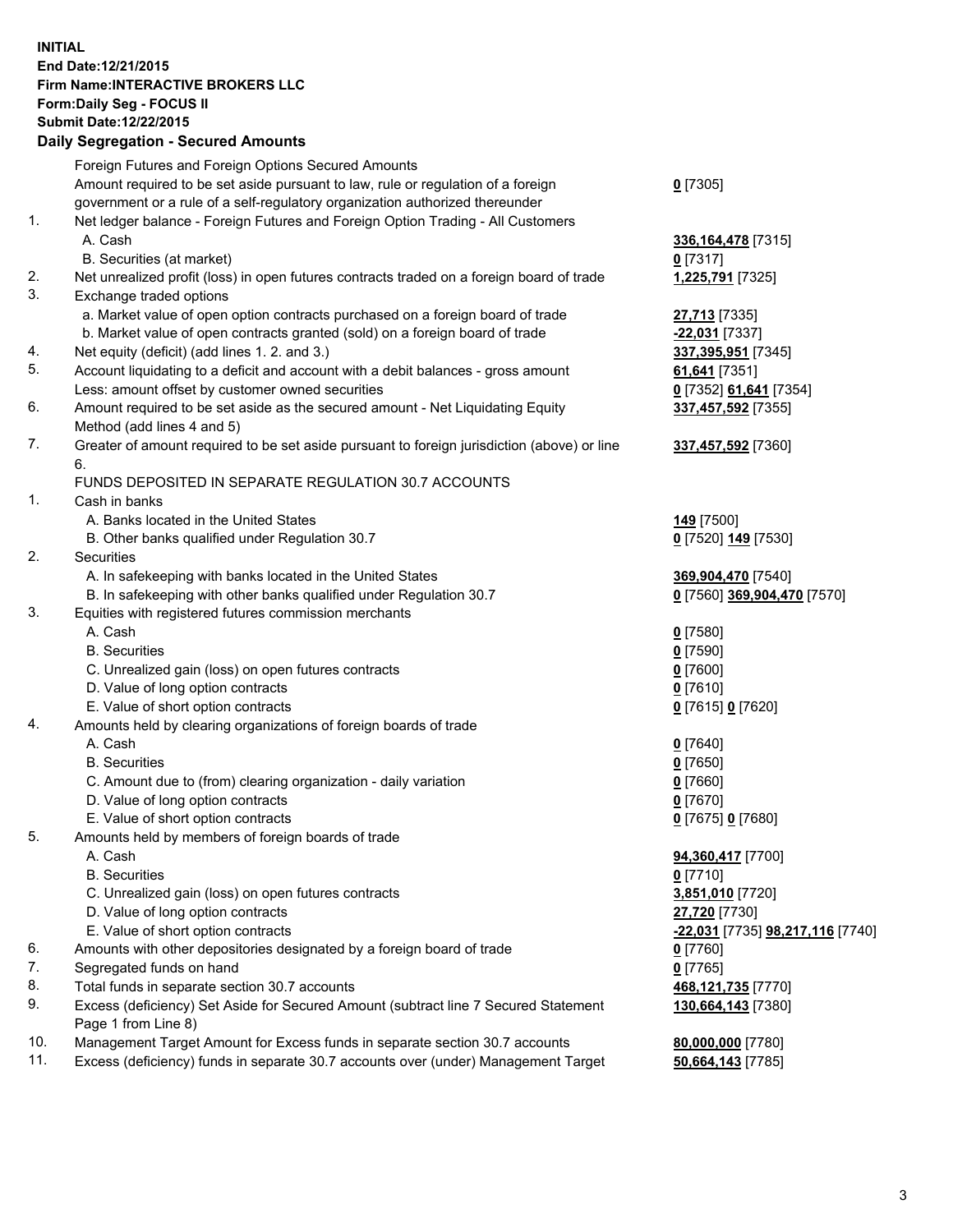**INITIAL End Date:12/21/2015 Firm Name:INTERACTIVE BROKERS LLC Form:Daily Seg - FOCUS II Submit Date:12/22/2015 Daily Segregation - Segregation Statement** SEGREGATION REQUIREMENTS(Section 4d(2) of the CEAct) 1. Net ledger balance A. Cash **2,614,519,734** [7010] B. Securities (at market) **0** [7020] 2. Net unrealized profit (loss) in open futures contracts traded on a contract market **5,449,730** [7030] 3. Exchange traded options A. Add market value of open option contracts purchased on a contract market **61,213,367** [7032] B. Deduct market value of open option contracts granted (sold) on a contract market **-137,666,733** [7033] 4. Net equity (deficit) (add lines 1, 2 and 3) **2,543,516,098** [7040] 5. Accounts liquidating to a deficit and accounts with debit balances - gross amount **75,915** [7045] Less: amount offset by customer securities **0** [7047] **75,915** [7050] 6. Amount required to be segregated (add lines 4 and 5) **2,543,592,013** [7060] FUNDS IN SEGREGATED ACCOUNTS 7. Deposited in segregated funds bank accounts A. Cash **332,298,163** [7070] B. Securities representing investments of customers' funds (at market) **1,472,688,435** [7080] C. Securities held for particular customers or option customers in lieu of cash (at market) **0** [7090] 8. Margins on deposit with derivatives clearing organizations of contract markets A. Cash **26,951,975** [7100] B. Securities representing investments of customers' funds (at market) **1,029,767,061** [7110] C. Securities held for particular customers or option customers in lieu of cash (at market) **0** [7120] 9. Net settlement from (to) derivatives clearing organizations of contract markets **-16,150,431** [7130] 10. Exchange traded options A. Value of open long option contracts **61,188,863** [7132] B. Value of open short option contracts **-137,642,284** [7133] 11. Net equities with other FCMs A. Net liquidating equity **0** [7140] B. Securities representing investments of customers' funds (at market) **0** [7160] C. Securities held for particular customers or option customers in lieu of cash (at market) **0** [7170] 12. Segregated funds on hand **0** [7150] 13. Total amount in segregation (add lines 7 through 12) **2,769,101,782** [7180] 14. Excess (deficiency) funds in segregation (subtract line 6 from line 13) **225,509,769** [7190] 15. Management Target Amount for Excess funds in segregation **155,000,000** [7194] **70,509,769** [7198]

16. Excess (deficiency) funds in segregation over (under) Management Target Amount Excess